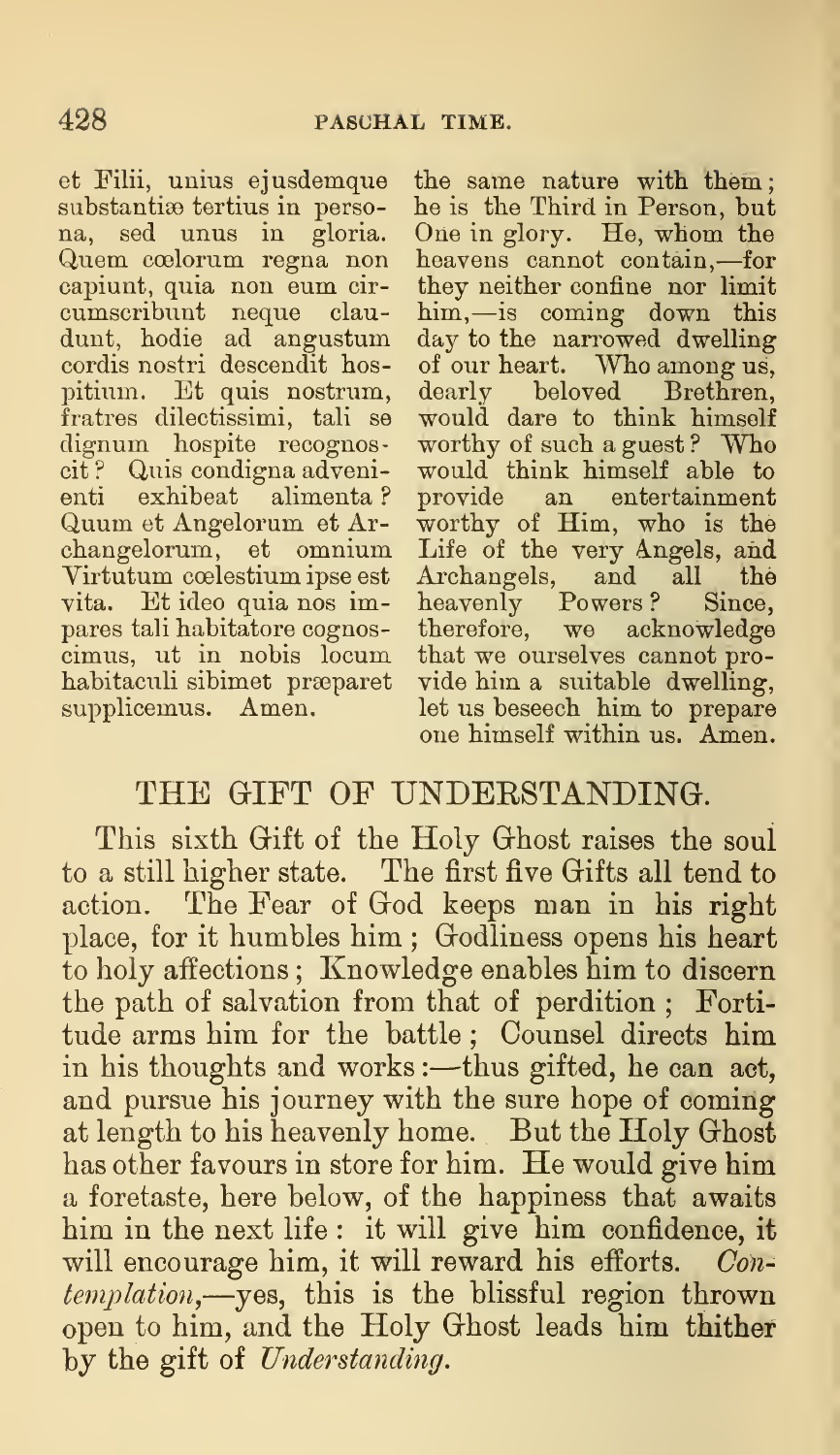There will be a feeling of surprise and hesitation arising in the minds of many at hearing this word, Contemplation. They have been taught to look on Contemplation as an element of the spiritual life which is rarely to be hoped for, and almost impossible for persons who are in the ordinary walks of life. We must begin, then, by telling them, that such an idea is a great and dangerous error, and one that checks the progress of the soul. No:-Contemplation is a state, to which, more or less, the soul of every Christian is called. It does not consist in those extraordinary effects which the Holy Ghost occasionally produces in some privileged souls, and by which he would convince the world of the reality of the supernatural life. It is simply a relation of close intimacy existing between God and a soul that is faithful to him in Action. For such a soul, unless she herself put an obstacle, God reserves two favours: the first is the gift of Understanding, which consists in a supernatural light granted to the mind of man.

This light does not remove the sacred obscurity of Faith : but it enlightens the eye of the soul, strengthens her perception, and widens her view of divine things. It dispels clouds, which were occa sioned by the previous weakness and ignorance of the soul. The exquisite beauty of the mysteries is now revealed to her, and the truths which hitherto seemed unconnected, now delight her by the sweetness of their harmony. It is not the face-to-face vision which heaven gives, but it is something incomparably brighter than the feeble glimmer of former days, when all was mist and doubt. The eye of her spirit discovers analogies and reasons, which do something more than please,-they bring conviction. The heart opens under the influence of these bright beams, for they feed faith, cherish hope, and give ardour to love. Everything seems new to her. Looking at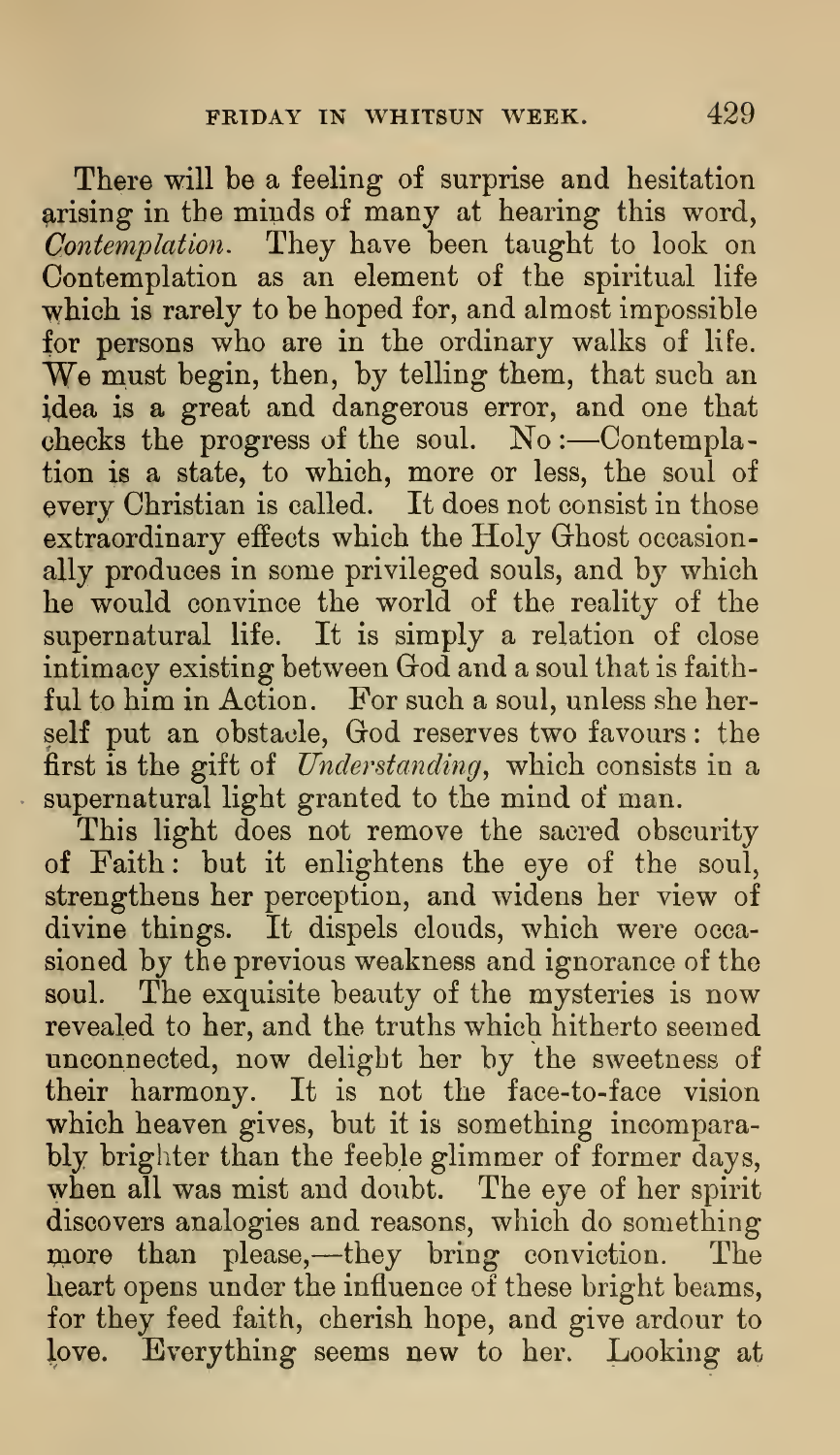the past, and comparing it with the present, she wonders within herself, how it is, that Truth, which is ever the same, has a charm and power over her now which once it had not.

The reading or hearing of the Gospel produces an impression far deeper than formerly : she finds a relish in the words of Jesus, which, in times past, she never experienced. She can understand so much better the object of the institution of the Sacraments. The holy Liturgy, with its magnificent ceremonies and sublime formulas, is to her an anticipation of heaven. She loves to read the Lives of the Saints ; she can do so, and never feel a temptation to carp at their sentiments or conduct: she prefers their Writings to all others, and she finds in these communications with the friends of God a special increase of her spiritual good. No matter what may be the duties of her station in life, she has, in this glorious Gift, a light which guides her in each of them. The virtues required from her, however varied they may be, are so regulated, that one is never done to the detriment of another; she knows the harmony that exists between them all, and she never breaks it. She is as far from scrupulosity as from tepidity, and when she commits a fault, she loses no time in repairing it. Sometimes, the Holy Ghost favours her with an interior speaking, which gives her additional light for some special emergency.

The world and its maxims are mere vanities in her estimation ; and when necessity obliges her to con form to what is not sinful in either, she does so without setting her heart upon it. Mere natural grandeur or beauty seems unworthy of notice to her whose eye has been opened, by the Holy Spirit, to the divine and eternal. To her, this outward world, which the carnal-minded man loves to his own destruction, has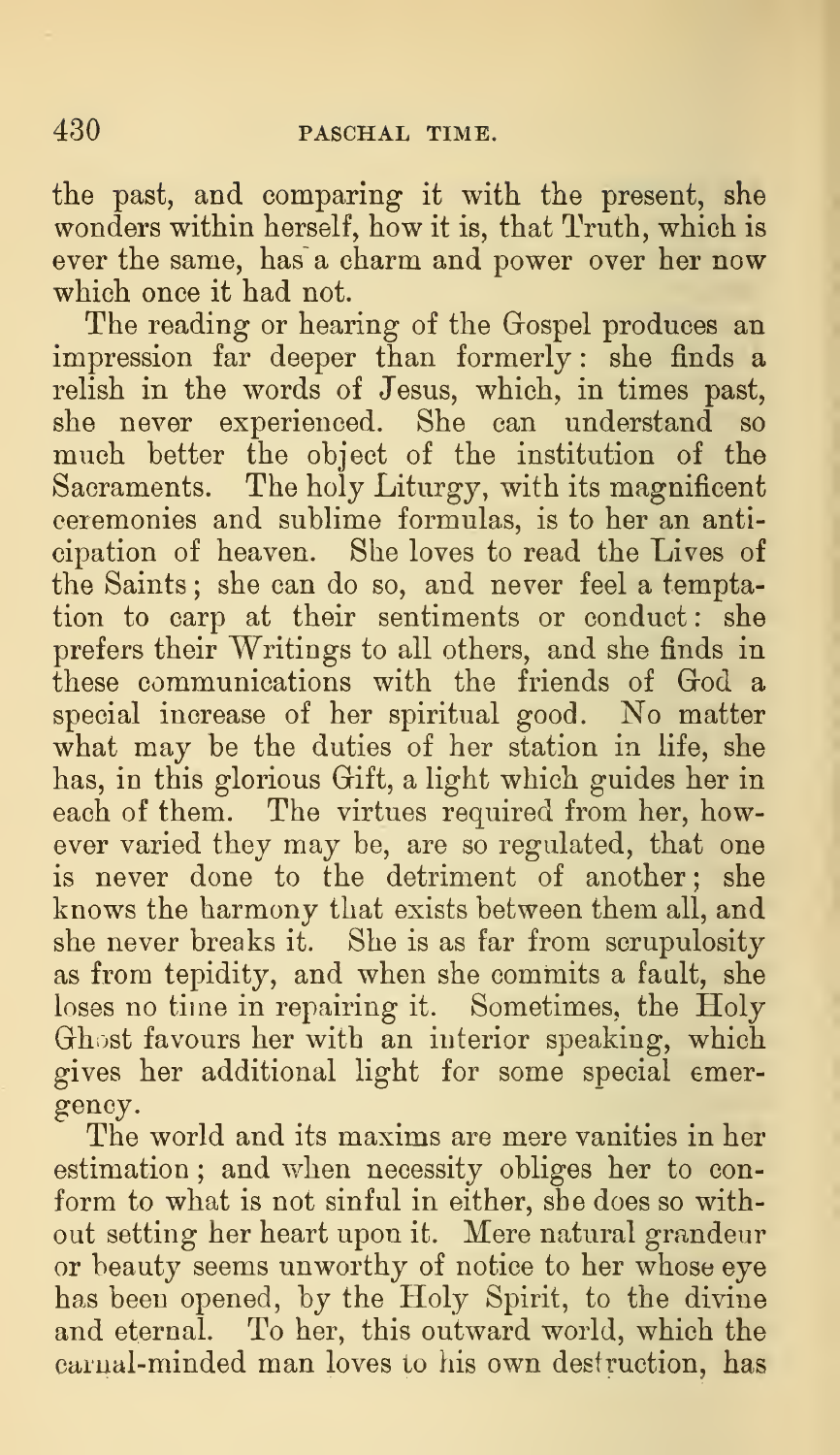but one fair side :—it is, that the visible creation, with the impress of God's beauty upon it, can be turned to its Maker's glory. She gives him thanks when she uses it ; she elevates it to the supernatural order, by praising, as did the Royal Prophet, Him who shadowed the likeness of his own beauty on this world of created things, which men so often abuse to their perdition, but which were intended as so many steps to lead us to our God.

The gift of Understanding teaches the Christian a just appreciation of the state of life in which God has placed him. It shows him the wisdom and mercy of those designs of Providence which have, at times, disconcerted his own plans, and led him in a direction the very opposite to his wishes. He sees that had he been left to arrange things according to his own views, he would have gone astray; whereas now, God has put him in the right place, though the workings of his Fatherly wisdom were, at first, hidden from him Yes, he is so happy now ! he enjoys such peace of soul! he knows not how sufficiently to thank his God for having brought him, where he is, without consulting his poor fancies ! If such a Christian as this be called upon to give counsel,—if either duty or charity require him to guide others,—he may safely be trusted ; the gift of Understanding teaches him to see the right thing for others as well as for himself. Not that he ever intrudes his counsel upon others, or makes himself adviser-general to all around him ; but if his advice be asked, he gives it, and the advice seems a reflex of the inward light that burns within him.

Such is the gift of Understanding. It is the true light of the soul, and it is weaker or stronger according to the measure of her correspondence with the other Grifts. Its safeguards are humility, restraint over the desires of the heart, and interior recollection.